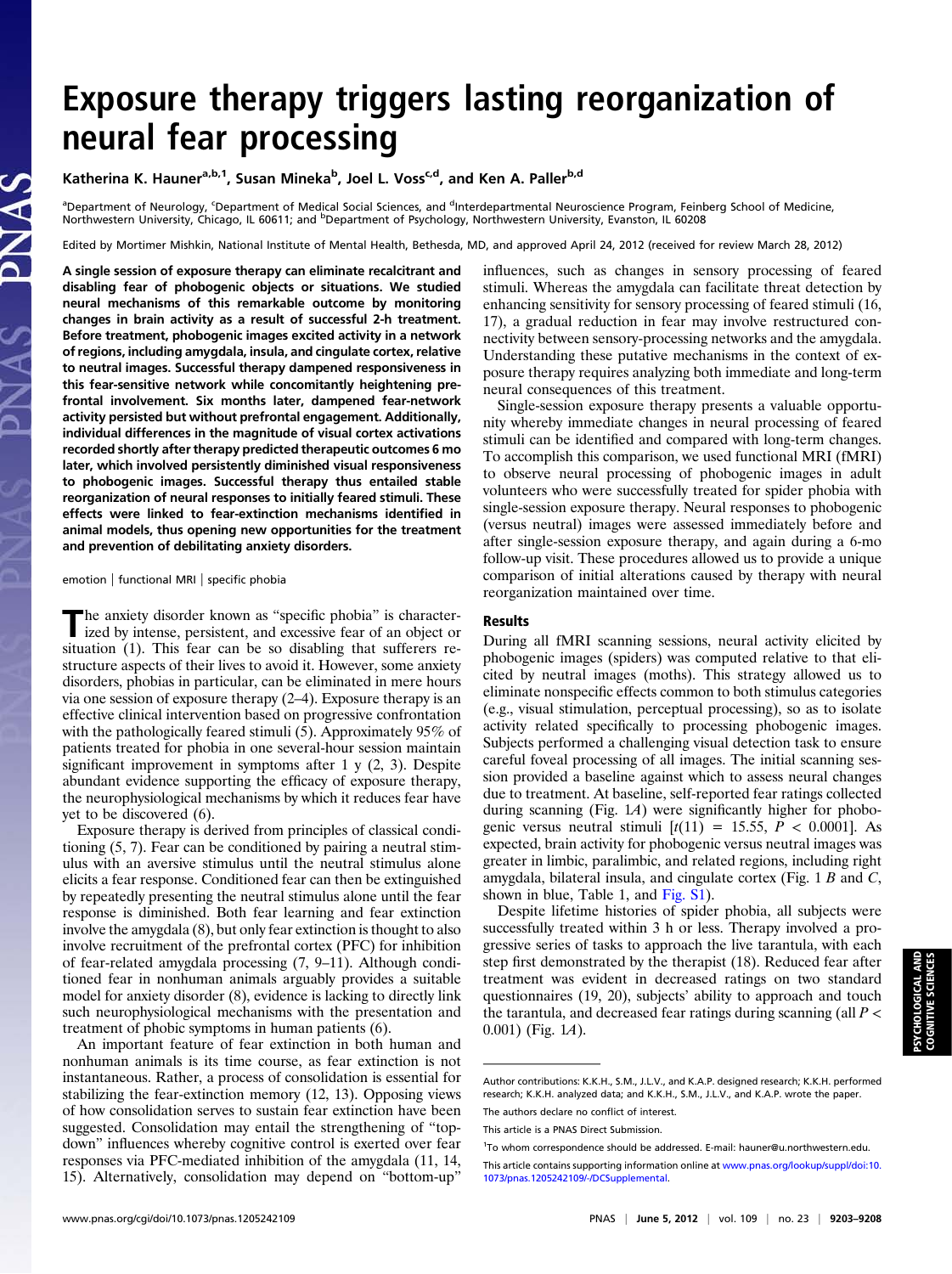

Fig. 1. Exposure therapy reduced fear and changed neural processing of phobogenic images. (A) Mean values for the four behavioral fear indices showed high fear of spiders at baseline, a reduction after exposure therapy, and an enduring reduction at 6-mo follow-up (despite no continued therapy). Values are shown as a percentage of the maximum score possible for each fear index (see Materials and Methods). (B) Brain activations are shown superimposed on a standard brain template. Regions shown in blue (darker) indicate significantly greater activity at baseline (for phobogenic versus neutral images) that decreased significantly as a result of therapy, as described in Table 1. The averaged location of right amygdala across subjects is indicated in standard stereotactic space (at  $z = -20$  mm). The dlPFC region showing significantly decreased activity at baseline (for phobogenic versus neutral images) and significantly increased activity as a result of therapy (Table 1) is shown in red (lighter). (C) Mean activity is shown separately for the red region and for blue regions during the baseline, posttherapy, and follow-up scans. Estimates shown in blue (darker) correspond to the mean of all regions shown in blue in B, weighted by region volume. Activity for each region shown in blue appears individually in [Fig. S1](http://www.pnas.org/lookup/suppl/doi:10.1073/pnas.1205242109/-/DCSupplemental/pnas.201205242SI.pdf?targetid&tnqh_x3D;nameddest&tnqh_x3D;SF1). Error bars indicate SEM. Activity in each individual region is summarized in Table 1.

Reduced fear after therapy was accompanied by several distinct changes in neural activity. Right dorsolateral PFC (dlPFC) showed significantly increased activity for phobogenic versus neutral images during the posttherapy scan  $[t(11) = 3.15, P =$ 

 $0.009$ ] (Fig. 1 B and C, shown in red), despite having previously shown the opposite pattern at baseline (significantly decreased activity for phobogenic versus neutral images) (Fig. 1C and Table 1). This pattern is consistent with the dlPFC's hypothesized role in emotional self-regulation (21) and cognitive reappraisal (22, 23). Concomitant with dlPFC increases, initially fear-responsive regions, including amygdala, insula, cingulate cortex, and ventromedial PFC (vmPFC), showed activity decreases, such that they no longer exhibited greater activity for phobogenic versus neutral images ([Fig.](http://www.pnas.org/lookup/suppl/doi:10.1073/pnas.1205242109/-/DCSupplemental/pnas.201205242SI.pdf?targetid&tnqh_x3D;nameddest&tnqh_x3D;SF1)  $1 B$  and C, shown in blue, Table 1, and Fig. [S1\)](http://www.pnas.org/lookup/suppl/doi:10.1073/pnas.1205242109/-/DCSupplemental/pnas.201205242SI.pdf?targetid&tnqh_x3D;nameddest&tnqh_x3D;SF1). In addition, right superior parietal lobule, which did not show differential responses to phobogenic versus neutral images at baseline, exhibited greater activity for phobogenic images following treatment  $[t(11) = 5.52, P = 0.0002]$  (Table 1), potentially signaling heightened visuo-spatial attention (24).

These posttherapy changes in neural processing of phobogenic images, however, could potentially be attributed merely to repeated scanning procedures or to the passage of time rather than to the effects of therapy. To assess this possibility, we scanned half of the subjects on two occasions before therapy–at baseline and following a 2-h waiting period. In this wait-group subsample, none of the four behavioral measures of fear significantly differed between the baseline and postwait assessments; however, all four measures did significantly decrease between the postwait and posttherapy assessments ([Fig. S2](http://www.pnas.org/lookup/suppl/doi:10.1073/pnas.1205242109/-/DCSupplemental/pnas.201205242SI.pdf?targetid&tnqh_x3D;nameddest&tnqh_x3D;SF2)A). In addition, comparisons of neural activity during the baseline, postwait, and posttherapy scans demonstrated that changes observed after therapy were not produced merely by repeating the fMRI scanning procedures following the waiting period, but rather selectively reflected the exposure-therapy manipulation ([Fig. S2](http://www.pnas.org/lookup/suppl/doi:10.1073/pnas.1205242109/-/DCSupplemental/pnas.201205242SI.pdf?targetid&tnqh_x3D;nameddest&tnqh_x3D;SF2)B). Within the wait group itself, changes in neural activity from postwait to posttherapy scans  $[F(1,64) = 9.95, P = 0.002,$  regions shown in blue ([Fig. S2](http://www.pnas.org/lookup/suppl/doi:10.1073/pnas.1205242109/-/DCSupplemental/pnas.201205242SI.pdf?targetid&tnqh_x3D;nameddest&tnqh_x3D;SF2)B);  $F(1,8) = 4.61$ ,  $P = 0.06$ , dlPFC shown in red ([Fig. S2](http://www.pnas.org/lookup/suppl/doi:10.1073/pnas.1205242109/-/DCSupplemental/pnas.201205242SI.pdf?targetid&tnqh_x3D;nameddest&tnqh_x3D;SF2)B)] indicated that the lack of change between the baseline and postwait scans  $[F(1,64) = 0.01, P = 0.93; F(1,8) = 0.54,$  $P = 0.48$ ; blue regions and dlPFC, respectively [\(Fig. S2](http://www.pnas.org/lookup/suppl/doi:10.1073/pnas.1205242109/-/DCSupplemental/pnas.201205242SI.pdf?targetid&tnqh_x3D;nameddest&tnqh_x3D;SF2)B)] was not a result of reduced sample size relative to the full sample. Rather, changes in behavior and brain activity were caused selectively by therapy.

Despite a 6-mo absence of further therapeutic intervention, subjects maintained therapy gains and showed fear assessments at follow-up comparable to those observed immediately after therapy (Fig. 1A). No subject met criteria for spider phobia at follow-up. Correspondingly, many of the neural changes observed immediately after therapy were also maintained. Amygdala/limbic areas that had been more active at baseline for phobogenic images and that showed immediate posttherapy decreases (shown in blue in Fig. 1B) continued to exhibit this decreased activity to phobogenic images at follow-up, showing no significant differences between posttherapy and follow-up scans (Fig. 1C, Table 1, and [Fig. S1](http://www.pnas.org/lookup/suppl/doi:10.1073/pnas.1205242109/-/DCSupplemental/pnas.201205242SI.pdf?targetid&tnqh_x3D;nameddest&tnqh_x3D;SF1)).

In contrast, there was a significant reduction in dlPFC activity from posttherapy to follow-up  $[t(11) = -2.63, P = 0.02]$ . Furthermore, dlPFC exhibited no differential response to phobogenic (vs. neutral) images at follow-up, despite increased recruitment of this region immediately posttherapy (Fig. 1C, shown in red, and Table 1). This finding suggests that up-regulation of dlPFC processing, as observed in the short term (immediately after therapy), was not essential for maintaining either long-term therapy gains or longterm reduced amygdala/limbic responses to phobogenic images.

Only object-sensitive ventral visual cortex exhibited changes that emerged solely at follow-up (Fig. 2A, shown in gray). Activity in bilateral ventral visual cortex (fusiform/lingual gyri) was significantly greater for phobogenic than neutral images at baseline and immediately posttherapy, revealing responsivity in this region that was not immediately sensitive to therapy (Fig. 2B and Table 1). However, activity in this region was significantly reduced from posttherapy to follow-up  $[t(11) = -5.24, P =$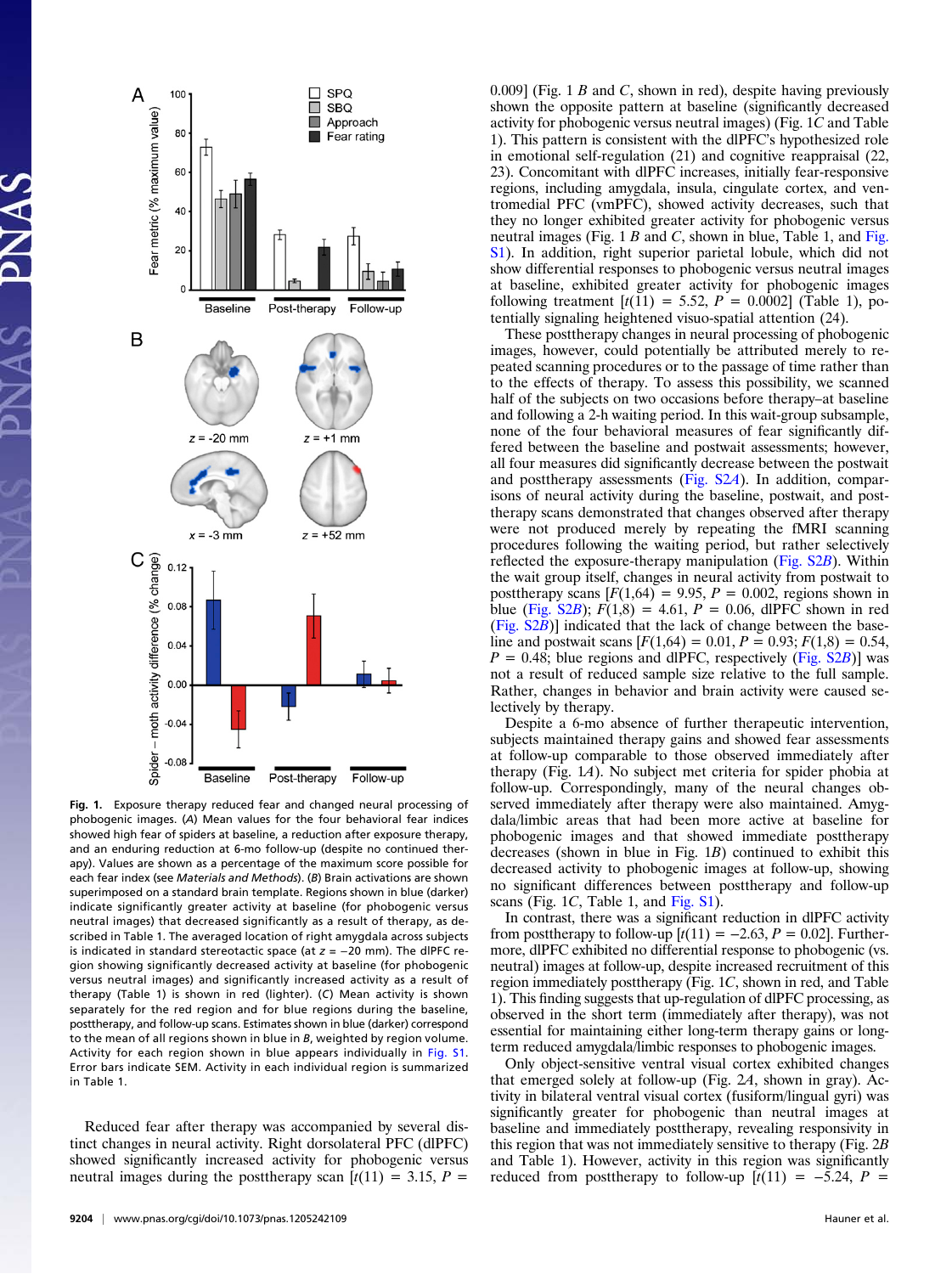#### Table 1. Summary of fMRI activity clusters

| Region (BA)                           | L/R/B | Volume (mm <sup>3</sup> ) | $\boldsymbol{x}$ | у       | z      | Baseline,<br>phobogenic<br>vs. neutral |      | Baseline vs.<br>posttherapy |      | Posttherapy<br>vs. follow-up |      |
|---------------------------------------|-------|---------------------------|------------------|---------|--------|----------------------------------------|------|-----------------------------|------|------------------------------|------|
|                                       |       |                           |                  |         |        | t                                      | P    | t                           | P    | t                            | P    |
| Fig. 1, regions shown in blue         |       |                           |                  |         |        |                                        |      |                             |      |                              |      |
| Posterior cingulate (BA 31)           | в     | 8,343                     | $-4.2$           | 36.6    | 40.2   | 1.77                                   | 0.10 | $-2.82$                     | 0.02 | 2.03                         | 0.07 |
| Anterior cingulate/ vmPFC (BA 24, 32) | в     | 7,965                     | 2.6              | $-21$   | 24.3   | 3.19                                   | 0.01 | $-3.11$                     | 0.01 | <b>NS</b>                    |      |
| Anterior insula (BA 13)               |       | 2,187                     | 51.6             | $-8.3$  | $-1.3$ | 2.09                                   | 0.06 | $-2.70$                     | 0.02 | NS.                          |      |
| Anterior insula (BA 13)               | R     | 1,782                     | $-36.9$          | $-6.3$  | 5.4    | 3.91                                   | 0.00 | $-2.46$                     | 0.03 | <b>NS</b>                    |      |
| Posterior insula (BA 13, 19)          | R     | 8,478                     | $-46.8$          | 43.2    | 14.0   | 2.33                                   | 0.04 | $-2.81$                     | 0.02 | <b>NS</b>                    |      |
| Middle temporal gyrus (BA 39)         |       | 1,134                     | 41.2             | 48.9    | 8.6    | 3.77                                   | 0.00 | $-2.71$                     | 0.02 | NS.                          |      |
| Medial frontal gyrus (BA 6)           | R     | 1,809                     | $-5.9$           | 10.9    | 61.8   | 2.68                                   | 0.02 | $-2.48$                     | 0.03 | <b>NS</b>                    |      |
| Amygdala (anatomically defined)       | R     | 891                       | n/a              | n/a     | n/a    | 3.65                                   | 0.00 | $-4.59$                     | 0.00 | <b>NS</b>                    |      |
| Fig. 1, region shown in red           |       |                           |                  |         |        |                                        |      |                             |      |                              |      |
| dlPFC $(BA 6, 8)$                     | R     | 918                       | $-35.6$          | $-17.2$ | 55.1   | $-2.38$                                | 0.04 | 8.27                        | 0.00 | $-2.63$                      | 0.02 |
| Superior parietal lobule (BA 7)       | R     | 1,458                     | $-24.5$          | 66.8    | 55.8   | <b>NS</b>                              |      | 3.12                        | 0.01 | NS.                          |      |
| Fig. 2, regions shown in gray         |       |                           |                  |         |        |                                        |      |                             |      |                              |      |
| Fusiform/lingual gyrus (BA 18, 19)    |       | 8,046                     | $-34$            | $-81$   | -9     | 4.91                                   | 0.00 | <b>NS</b>                   |      | $-5.10$                      | 0.00 |
| Fusiform/lingual gyrus (BA 18, 19)    | R     | 11,367                    | 36               | $-78$   | $-11$  | 5.14                                   | 0.00 | <b>NS</b>                   |      | $-5.36$                      | 0.00 |

For each activity cluster, listed are Brodmann areas (BA), hemisphere [left (L), right (R), or bilateral (B)], the volume (mm<sup>3</sup>), and stereotactic coordinates for the centrally activated voxel (x, y, z mm). Statistics are reported for all P values  $\leq$  0.10, and otherwise listed as nonsignificant (NS).

0.0003], with differential activation to phobogenic vs. neutral images absent at follow-up  $[t(11) = 1.57, P = 0.14]$ . This pattern suggests that fear-cued enhancements in sensory cortex processing (16, 25) may represent a relatively recalcitrant phenomenon that is moderated only after gradual adjustment.

To further understand the consolidation of therapeutic gains, we sought to identify brain activity immediately after therapy that predicted lasting changes in fear moderation. We therefore identified regions in which posttherapy activity was correlated with the degree of decreased fear at follow-up. To protect against false-positives, regions were considered significant only if activity was significantly correlated across the four fear measures and only after surviving correction for multiple comparisons. This analysis identified a right-lateralized lingual gyrus subregion (Fig. 2A, black) within the bilateral ventral visual cortical region that showed consolidation-related activity changes (Fig. 2A, gray). Posttherapy activity in this subregion was significantly correlated with follow-up fear (Fig. 2C)  $[r(10) = 0.58, P = 0.02,$  Spider Phobia Questionnaire (SPQ);  $r(10) = 0.61$ ,  $P = 0.02$ , Spider Phobia Beliefs Questionnaire (SBQ);  $r(10) = 0.54$ ,  $P = 0.04$ , behavioral approach task;  $r(10) = 0.58$ ,  $P = 0.02$ , fear rating. Baseline activity in this subregion was not significantly correlated with follow-up fear (r-value range:  $-0.40$  to 0.33,  $P > 0.10$ ). In addition, baseline and posttherapy activity levels were not significantly correlated  $[r(10) = 0.20, P = 0.27]$ . Thus, the magnitude of visual cortex activity in this subregion that was sensitive to phobogenic stimuli immediately following therapy appeared to capture the beginning of a long-term consolidation process that



Fig. 2. Activity changes in ventral visual cortex emerged with consolidation. (A) The bilateral ventral visual cortical region shown in gray demonstrated significantly greater activity for phobogenic versus neutral images at baseline and immediately after therapy, but showed no differential activity (for phobogenic vs. neutral images) at follow-up due to significant activity reduction from posttherapy to follow-up (Table 1, fusiform/lingual gyrus; BA 18, 19). The right-lateralized subregion shown in black demonstrated posttherapy activity that correlated significantly with follow-up fear measures (volume = 351 mm<sup>3</sup>; TT coordinates = +17, −82, −14; right lingual gyrus; BA 18). (*B*) Activity estimates for bilateral ventral visual cortex (shown in gray in A) for each scanning session. Estimates indicate mean percent signal change across all voxels in this region (for phobogenic – neutral images) during each scanning session. Error bars indicate SEM. (C) Neural activity in response to phobogenic (vs. neutral) images during the posttherapy scan in the right-lateralized lingual subregion (shown in black in A) correlated significantly with each of the behavioral fear indices at follow-up (standardized scores from each subject).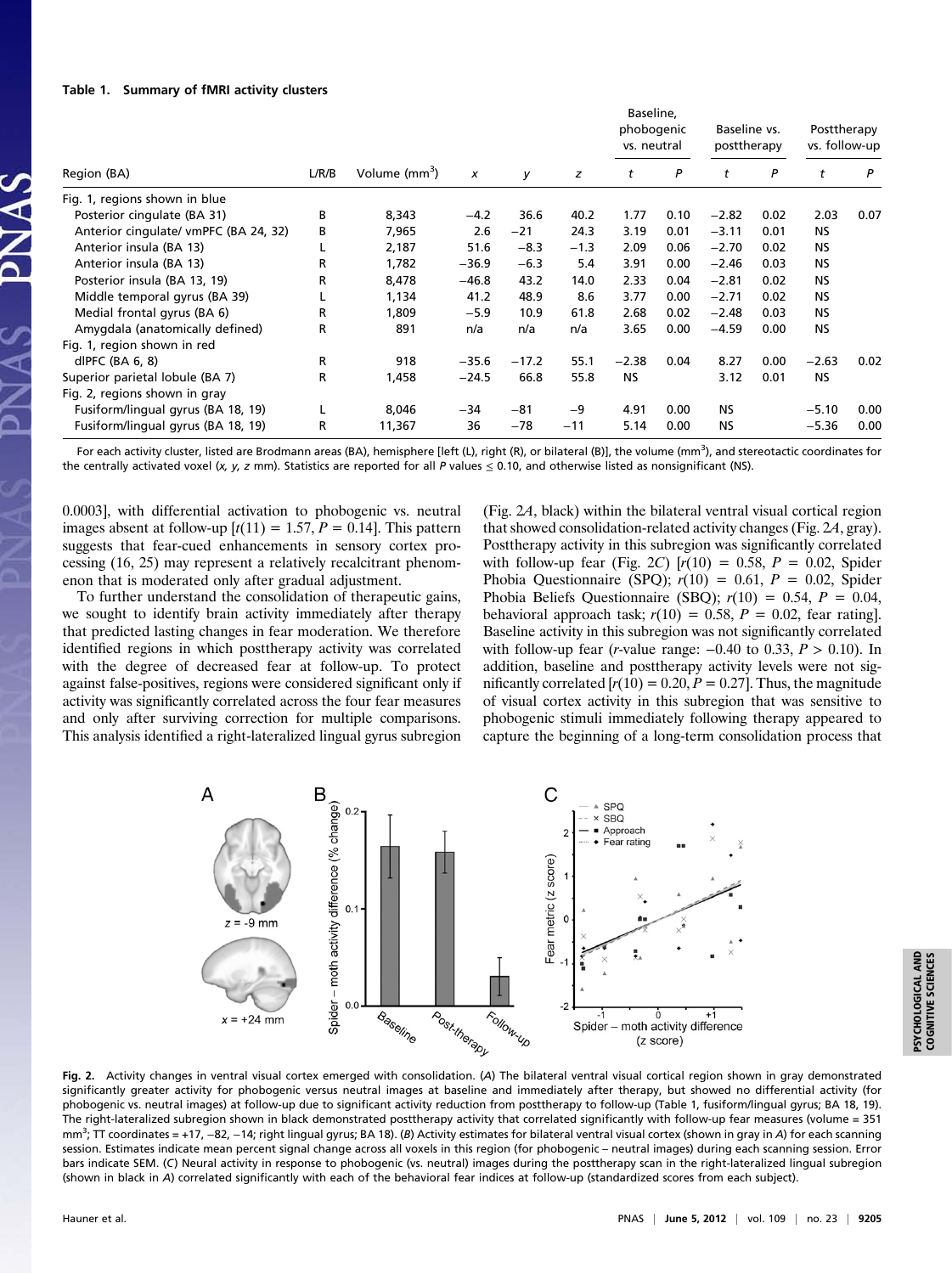presumably occurred for bilateral ventral visual cortex, resulting in significant reductions in fear-related perceptual processing only at follow-up.

### Discussion

Our results provide evidence that the beneficial effects of exposure therapy derive from neurophysiological processes typical of fear extinction. These neurophysiological processes include immediate increases in prefrontal activity in conjunction with decreases in activity of the amygdala, as well as a consolidation process that eventually allows decreased amygdala and limbic responsivity to occur independently from PFC involvement. Although neural inhibition is difficult to demonstrate in human studies, our findings show altered neural processing patterns in regions homologous to PFC-amygdala inhibitory circuitry in rodents that have undergone extinction (26). While the dlPFC subregion identified in this study does not project directly to amygdala (27), it may inhibit amygdala via projections to additional regions, particularly vmPFC–a region implicated in fearextinction recall and considered a homolog of extinction-sensitive infralimbic structures in rodents (14, 15, 27, 28). In the present study, activity in the vmPFC was significantly decreased after therapy [\(Fig. S1](http://www.pnas.org/lookup/suppl/doi:10.1073/pnas.1205242109/-/DCSupplemental/pnas.201205242SI.pdf?targetid&tnqh_x3D;nameddest&tnqh_x3D;SF1)B), consistent with prior studies reporting decreased vmPFC activity during classically conditioned fear extinction in humans (15). Critically, a model of dlPFC inhibition of amygdala activity, mediated via the vmPFC, has been specifically implicated in studies of cognitive reappraisal (22), a form of emotion regulation that is considered a potential mechanism for exposure therapy (29). Thus, our identification of significant posttherapy changes in the same regions brings clinical models appreciably closer into alignment with animal models of fear extinction, such that the detailed neurophysiological processes studied in animals can be linked more firmly to clinical practice.

By making use of therapy that was successfully completed in a single brief session, we were able to observe changes that occurred immediately after therapy and also compare them to results obtained 6 mo later. Neurophysiological observations shortly after therapy are vital, as activity changes in amygdala-PFC interactivity are generally identified in close proximity to fear-extinction learning (9, 10, 15). Indeed, prior neuroimaging experiments have not identified concomitant PFC-amygdala changes related to exposure therapy, perhaps because 1- to 4-wk delays were interposed between therapy completion and subsequent measurements of brain activity (30–33). In the present study, comparison between immediate and long-term effects of therapy on neural activity revealed a time-limited role of dlPFC. Because dlPFC activity is thought to reflect therapeutic techniques promoting deliberate, cognitive control of fear (22)—in particular, the dlPFC-associated technique of cognitive reappraisal mentioned above (23)—our results suggest that the utility of these cognitive techniques may be similarly time-limited. This possibility would have major implications for clinicians' approaches to understanding and refining such cognitive techniques during the course of treatment, as the degree of emphasis on such techniques in anxiety treatment has long been debated (34).

Comparison of immediate versus long-term changes also allowed us to identify a shift from "top-down" prefrontal influences to the "bottom-up" changes in visual cortex responsivity that occurred via consolidation. Presumably, this shift orchestrated the long-term reorganization of sensory processing of initially feared stimuli. Exaggerated visual cortex responses to spiders persisted even after subjects had successfully completed therapy, indicating that perceptual threat detection may be more automatic and enduring than the conscious experience of fear. Only after a longer delay did heightened perceptual activity diminish, to the point of disappearing at 6 mo. Activity in a restricted portion of the same visual cortical region immediately after therapy predicted long-term outcome, suggesting that the initial stages of this consolidation process in perceptual processing were triggered following therapy.

In characterizing the time course of neural changes that accompany therapeutic success, we identified a major brain-behavior link with respect to the elimination of anxiety symptoms and the proposed neural mechanisms previously studied in animal models. Novel aspects of recovery from phobia were highlighted by the evolution of brain responses to phobogenic stimuli, which transitioned from the baseline stage of exaggerated fear, to the initial elimination of fear a few hours later, to the final stage of a possibly permanent alleviation of symptoms. This neurophysiological evidence provides unique insights into fear-extinction mechanisms with respect to time-sensitive changes in cognitive control and threat detection, thus reinforcing the value of a neurobiologically informed perspective on anxiety disorders.

## Materials and Methods

Subject Characteristics. Subjects (nine female, three male; mean age = 22.3 y,  $SD = 4.5$  y) met diagnostic criteria for specific phobia of spiders (1), as assessed by an experienced clinician who administered the Structured Clinical Interview for DSM-IV (35). Diagnosis of specific phobia included the following symptoms: (i) excessive fear of spiders, (ii) invariable response of anxiety in the presence of spiders, (iii) recognition of this fear as excessive, (iv) consistent avoidance of spiders, (v) interference in daily routines due to spider fear, and (vi) minimum 6-mo duration of these five symptoms. For all subjects, phobia onset occurred in childhood. No subject had ever received exposure therapy or psychotropic medication. None reported fear of moths. All participants provided written, informed consent prior to their enrollment in the study. Data from one additional subject were excluded due to excessive head movement in the scanner.

Procedure. Subjects were taught the Subjective Units of Distress Scale (SUDS) (36) to communicate fear level throughout the study (score range 0–100). A range of anchors, including physiological symptoms of anxiety, was predefined on this scale to facilitate meaningful between-subjects comparisons. Subjects completed the SPQ (score range 0–31) (20) and the SBQ (score range 0–7,800) (19) to assess phobic symptom severity and catastrophic beliefs about spiders, respectively. All subjects scored in the upper 95th percentile on these questionnaires (19, 20). Subjects were then asked to approach a live Chilean Rose tarantula; the tarantula was ∼5 inches in diameter and contained in a closed terrarium at a 6.3-m distance (approach task). Ability to approach was measured as the closest distance achieved (average distance =  $3.1$  m from cage,  $SD = 1.5$  m).

Subjects were then positioned for structural and functional scans. Responses to phobogenic stimuli (color photographs of spiders) versus neutral stimuli (color photographs of moths) were estimated. Stimuli were presented within a blocked design, in which 10 blocks of phobogenic stimuli alternated with 10 blocks of neutral stimuli. Each single block included five images displayed for 4 s each, followed by a 20-s rest period during which subjects used MRI-compatible buttons to enter the average fear level (SUDS) experienced while viewing the previous five images (either five spiders or five moths). To confirm that subjects perceived all stimuli, accuracy in detecting a small red square that could appear on any part of the spider or moth (for 20% of trials) was assessed. Red squares were sized and located to preclude perifoveal detection, such that fixation on the center of each spider/moth image was required to successfully perform the detection task. Subjects made a button response to each square, and responses were at least 95% accurate per scan for all subjects. Response speed did not vary as a function of stimulus type, block, or scanning session, either as a main effect (all  $P > 0.33$ ) or as an interaction  $[F(2,22) = 2.18, P = 0.14]$ . All fMRI scans throughout the study followed the same protocol. Images were randomized across all scans without replacement, such that no image was repeated during the entire course of the experiment. Novel images decreased the possibility of habituation to phobogenic stimuli within runs, which helped to focus analyses on therapy-related changes rather than potential habituation-related changes. Post hoc RM-ANOVA analyses confirmed that habituation to images did not take place within runs  $[F(1,11) = 2.46, P = 0.15]$  and that there were no changes in habituation as a function of the run  $[F(2,22) = 2.09, P = 0.15]$ .

Following the baseline fMRI scan, subjects followed one of two protocols (randomly assigned before the study day to an equal number of subjects): immediate therapy or wait control. For the immediate therapy group, remaining phases included: (i) exposure therapy (M = 2 h, SD = 0.5); (ii) posttherapy behavioral measures (SPQ, SBQ, approach task) and fMRI scan;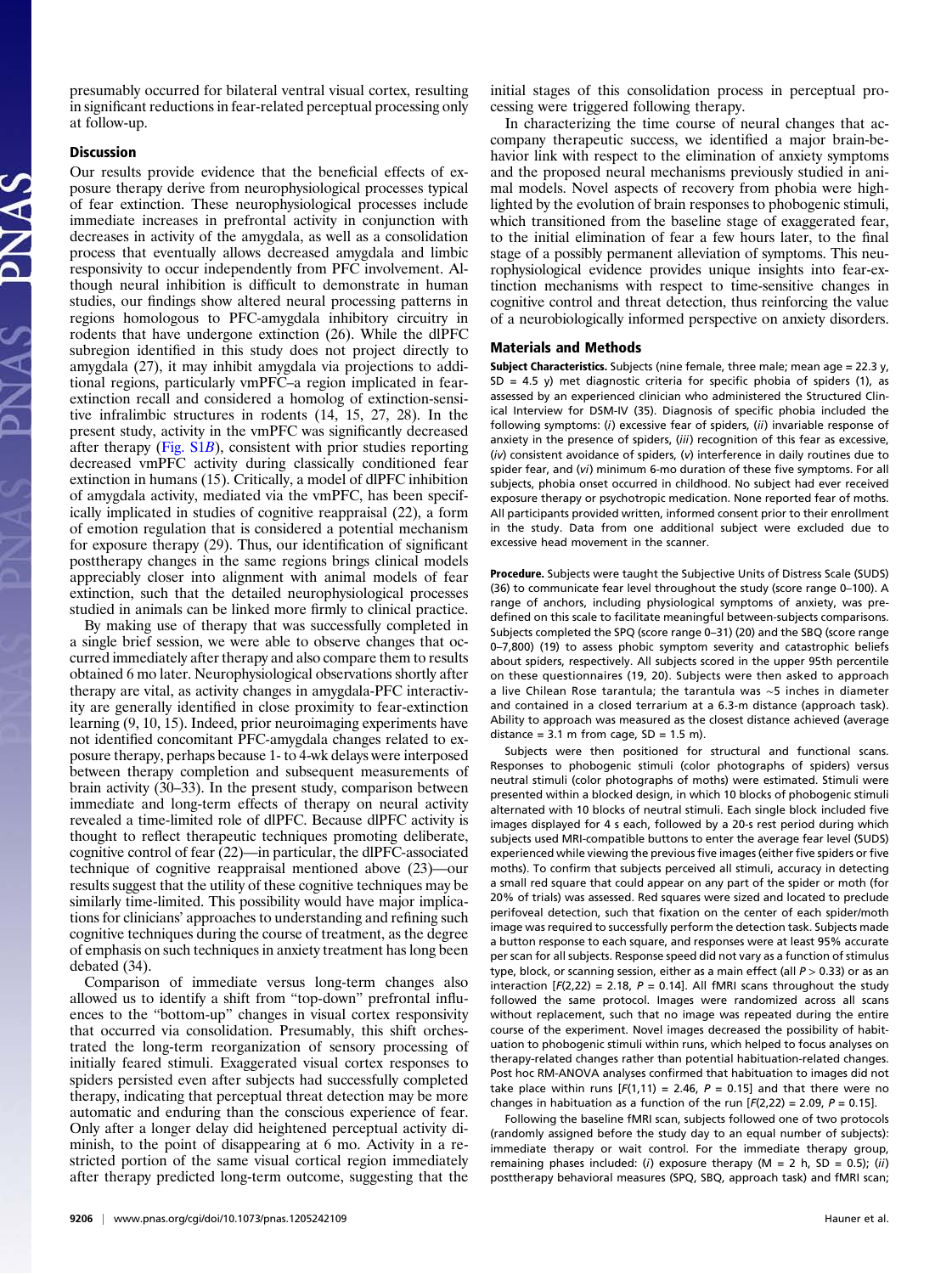and (iii) 6-mo follow-up behavioral measures and fMRI scan. For the wait control group, remaining phases included: (i) waiting period (2 h), during which subjects were permitted to do anything not involving spiders or moths; (ii) postwait behavioral measures and fMRI scan; (iii) exposure therapy (M = 2 h, SD = 0.4); (iv) posttherapy behavioral measures and fMRI scan; and (v) 6-mo follow-up behavioral measures and fMRI scan.

Exposure Therapy. Exposure therapy consisted of a standard, 14-step series of progressive approach tasks (37) using the same live tarantula presented during the approach task. Each step was first demonstrated by the therapist, and the subject was then asked to repeat it when he or she felt able. Treatment was considered successful when subjects completed the final step, in which the subject touched or held the tarantula with a bare hand, with SUDS < 25. All subjects were rated as treatment successes.

fMRI Acquisition and Analysis. fMRI data were collected using a Siemens TRIO 3T MRI scanner. Functional data included whole-brain gradient-recalled echoplanar images obtained every 2 s (35 3-mm axial slices, 0-mm gap, repetition time = 2,000 ms; echo time = 25 ms; flip angle =  $80^\circ$ ; field-of-view = 22 cm; 64  $\times$  64 acquisition matrix; voxel size = 3.44  $\times$  3.44  $\times$  3 mm). High-resolution whole-brain structural images were collected to provide anatomical localization (3D MP-RAGE T1-weighted scans, voxel size =  $0.859 \times 0.859 \times 1$  mm; 160 axial slices).

fMRI analyses made use of the AFNI software package (38). For standard whole-brain analyses, preprocessing included the following: coregistration through time for motion correction, slice timing correction, removal of voxels with low signal (i.e., < 30% of mean whole-brain signal), spatial smoothing (7-mm FWHM Gaussian kernel), coregistration with the structural image, transformation to standard Talairach-Tournoux stereotactic space (Montreal Neurological Institute-305), and conversion of raw signal intensity values to percent-change values using the mean level of activity for each run. Functional and structural images were aligned across scanning sessions using a cost-function fitting approach on local correlations between signal intensities (39).

Neural activity was estimated using a standard statistical parametric mapping approach. A canonical hemodynamic response function was convolved with a 20-s boxcar function that corresponded to stimulus periods and baseline (no-stimulus) periods, with phobogenic and neutral stimulus periods modeled separately. This ideal hemodynamic timeseries was fit to the actual time series using a deconvolution analysis with a general linear model (GLM).

The GLM provided estimates of neural activity that differed for phobogenic and neutral stimuli.  $T_1$  and  $T_0$  components of the MRI signal and subjects' head motion in six translations and rotations were included in all GLMs as nuisance factors. Regions exhibiting group-level activation

- 1. American Psychiatric Association (2000) Diagnostic and Statistical Manual of Mental Disorders (American Psychological Association, Washington, DC), 4th ed. text rev.
- 2. Öst LG, Alm T, Brandberg M, Breitholtz E (2001) One vs five sessions of exposure and five sessions of cognitive therapy in the treatment of claustrophobia. Behav Res Ther 39:167–183.
- 3. Öst LG, Hellström K, Kåver A (1992) One versus five sessions of exposure in the treatment of injection phobia. Behav Ther 23:263–281.
- 4. Zlomke K, Davis TE, 3rd (2008) One-session treatment of specific phobias: A detailed description and review of treatment efficacy. Behav Ther 39:207–223.
- 5. Craske MG, Mystkowski JL (2006) Exposure therapy and extinction: Clinical studies. Fear and Learning: Basic Science to Clinical Application, eds Craske MG, Hermans D, Vansteenwegen D (American Psychological Association, Washington, DC).
- 6. McNally RJ (2007) Mechanisms of exposure therapy: How neuroscience can improve psychological treatments for anxiety disorders. Clin Psychol Rev 27:750–759.
- 7. Delgado MR, Olsson A, Phelps EA (2006) Extending animal models of fear conditioning to humans. Biol Psychol 73:39–48.
- 8. LeDoux J (2003) The emotional brain, fear, and the amygdala. Cell Mol Neurobiol 23: 727–738.
- 9. Gottfried JA, Dolan RJ (2004) Human orbitofrontal cortex mediates extinction learning while accessing conditioned representations of value. Nat Neurosci 7:1144-1152.
- 10. Quirk GJ, Garcia R, González-Lima F (2006) Prefrontal mechanisms in extinction of conditioned fear. Biol Psychiatry 60:337–343.
- 11. Sotres-Bayon F, Cain CK, LeDoux JE (2006) Brain mechanisms of fear extinction: Historical perspectives on the contribution of prefrontal cortex. Biol Psychiatry 60: 329–336.
- 12. Dudai Y (2004) The neurobiology of consolidations, or, how stable is the engram? Annu Rev Psychol 55:51–86.
- 13. McGaugh JL (2000) Memory—A century of consolidation. Science 287:248–251. 14. Milad MR, et al. (2007) Recall of fear extinction in humans activates the ventromedial
- prefrontal cortex and hippocampus in concert. Biol Psychiatry 62:446-454. 15. Phelps EA, Delgado MR, Nearing KI, LeDoux JE (2004) Extinction learning in humans: Role of the amygdala and vmPFC. Neuron 43:897–905.
- 16. LeDoux JE (1993) Emotional memory systems in the brain. Behav Brain Res 58:69–79.

differences were identified via a two-pass random-effects analysis. Activity sensitive to phobogenic (vs. neutral) stimuli that changed between scanning sessions was tested via planned within-subjects (paired) t tests. RM-ANOVA results provided in [Fig. S1](http://www.pnas.org/lookup/suppl/doi:10.1073/pnas.1205242109/-/DCSupplemental/pnas.201205242SI.pdf?targetid&tnqh_x3D;nameddest&tnqh_x3D;SF1) replicate the between-session findings of planned comparisons.

For each experimental contrast, Monte Carlo simulations were used to estimate the likelihood of detecting false positives over multiple voxel-wise comparisons (i.e., whole-brain correction). For an individual-voxel probability threshold of  $P = 0.01$ , the cluster-size threshold necessary to achieve an overall corrected threshold of  $P = 0.01$  was identified via simulation (39). For each contrast, 30,000 simulation iterations were performed, in which two suprathreshold voxels were considered contiguous if at least one vertex was touching. The most stringent resulting cluster-size threshold of 30 voxels was applied to each contrast, to provide a conservative threshold for guarding against false positives.

An across-subjects correlation was performed between behavioral measures at follow-up and the whole-brain activity difference (for phobogenic versus neutral images) at posttherapy. One whole-brain correlation was performed for each of the four behavioral fear measures (SPQ, SBQ, approach task, fear rating), and significant regions of correlation were determined as the conjunction of the individual maps, each thresholded at a voxel-wise  $r =$ 0.40. Simulations performed using the same processing steps on randomly generated fMRI data matching the noise distribution of the actual data (1,000 iterations) confirmed that the resulting cluster size of 13 voxels (Fig. 2A) was unlikely to have been identified by chance ( $P < 0.001$ ).

Anatomically constrained analysis was used to scrutinize amygdala activity (40, 41). For this analysis, spatial smoothing and normalization to standardized stereotactic space were not performed. The amygdala was defined in each hemisphere using the high-resolution (1-mm<sup>3</sup>) T1 structural image for each subject in native MRI space. A 6-mm-radius sphere was centered in the middle of the amygdala, such that all amygdala nuclei were captured. The amygdala was drawn with a resolution equivalent to that of the functional images (3-mm<sup>3</sup> voxels). Regions of interest were aligned across scans using the transformation matrix derived from the whole-brain cost-function alignment, and anatomical alignment was confirmed visually.

ACKNOWLEDGMENTS. We thank our subjects for their laudable contributions. This study was supported by the Association for Behavioral and Cognitive Therapies Neil S. Jacobson Research Award for Outstanding and Innovative Clinical Research, the Society for a Science of Clinical Psychology Dissertation Award, Northwestern University (Graduate Research Grant, Center for Advanced Magnetic Resonance Imaging), and National Institute of Neurological Disorders and Stroke Training Grant T32 NS047987 (to K.K.H.); and by a Northwestern University Research Grant (to S.M.).

- 17. LeDoux JE (1996) The Emotional Brain (Weidenfeld Nicolson, London).
- 18. Mineka S, Mystkowski JL, Hladek D, Rodriguez BI (1999) The effects of changing contexts on return of fear following exposure therapy for spider fear. J Consult Clin Psychol 67:599–604.
- 19. Arntz A, Lavy E, van den Berg G, van Rijsoort S (1993) Negative beliefs of spider phobics: A psychometric evaluation of the Spider Phobia Beliefs Questionnaire. Adv Behav Res Ther 15:257–277.
- 20. Klorman R, Weerts TC, Hastings JE, Melamed BG, Lange PJ (1974) Psychometric description of some specific-fear questionnaires. Behav Ther 5:401–409.
- 21. Herwig U, et al. (2007) Modulation of anticipatory emotion and perception processing by cognitive control. Neuroimage 37:652–662.
- 22. Hartley CA, Phelps EA (2010) Changing fear: The neurocircuitry of emotion regulation. Neuropsychopharmacology 35:136–146.
- 23. Ochsner KN, Bunge SA, Gross JJ, Gabrieli JD (2002) Rethinking feelings: An FMRI study of the cognitive regulation of emotion. J Cogn Neurosci 14:1215–1229.
- 24. Kastner S, Ungerleider LG (2000) Mechanisms of visual attention in the human cortex. Annu Rev Neurosci 23:315–341.
- 25. Kopp B, Altmann R (2005) Neurocognitive effects of phobia-related stimuli in animalfearful individuals. Cogn Affect Behav Neurosci 5:373–387.
- 26. Vouimba RM, Maroun M (2011) Learning-induced changes in mPFC-BLA connections after fear conditioning, extinction, and reinstatement of fear. Neuropsychopharmacology 36:2276–2285.
- 27. Delgado MR, Nearing KI, Ledoux JE, Phelps EA (2008) Neural circuitry underlying the regulation of conditioned fear and its relation to extinction. Neuron 59:829–838.
- 28. Kim MJ, et al. (2011) The structural and functional connectivity of the amygdala: From normal emotion to pathological anxiety. Behav Brain Res 223:403–410.
- 29. Tryon WW (2005) Possible mechanisms for why desensitization and exposure therapy work. Clin Psychol Rev 25:67–95.
- 30. Goossens L, Sunaert S, Peeters R, Griez EJ, Schruers KR (2007) Amygdala hyperfunction in phobic fear normalizes after exposure. Biol Psychiatry 62:1119-1125.
- 31. Paquette V, et al. (2003) "Change the mind and you change the brain": Effects of cognitive-behavioral therapy on the neural correlates of spider phobia. Neuroimage 18:401–409.